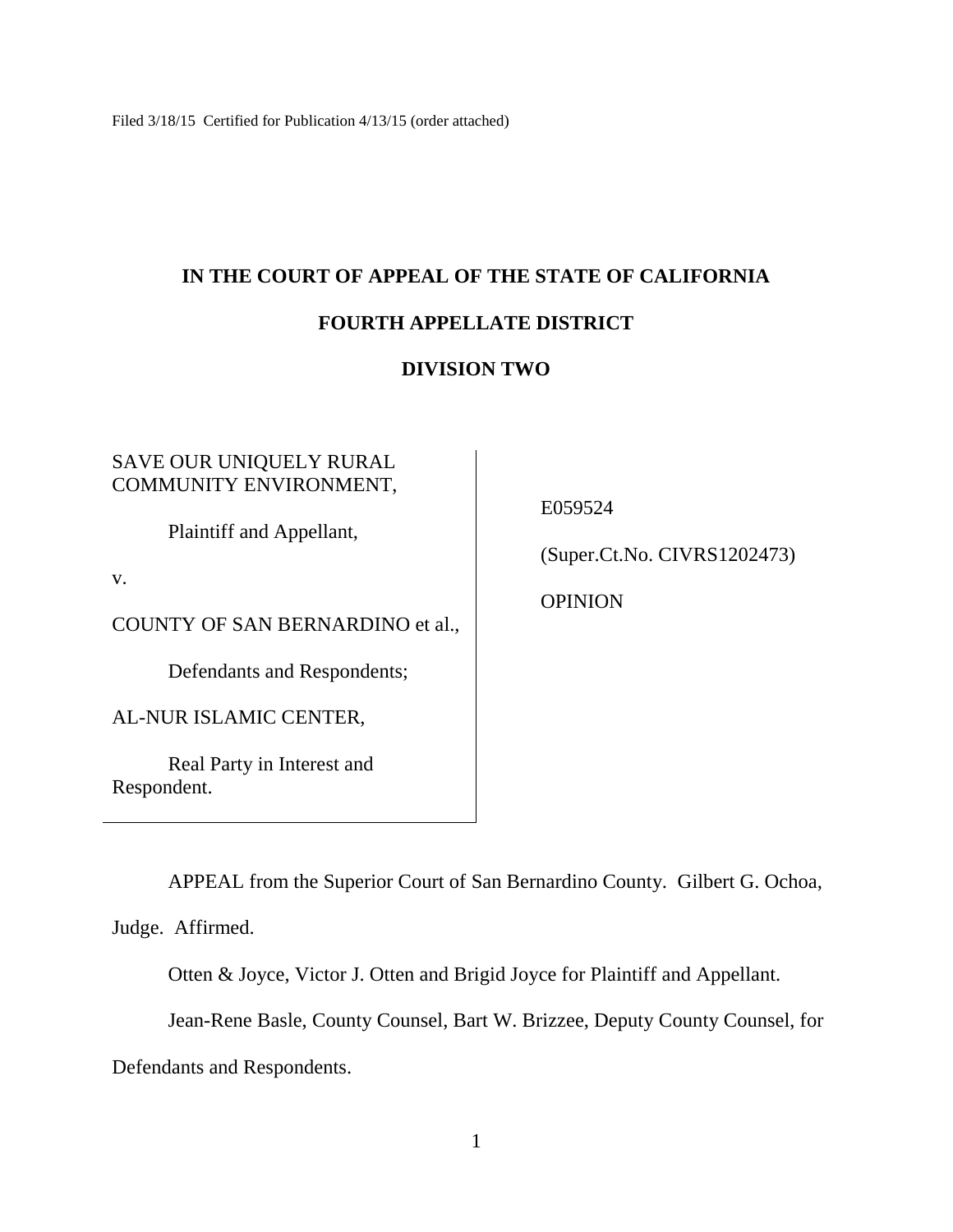Paul Hastings, Panteha Abdollahi, Christopher M. Mooney and Kristopher R. Wood for Real Party in Interest and Respondent.

Plaintiff and appellant Save Our Uniquely Rural Community Environment (SOURCE) appeals from an award of attorney fees in a case arising under the California Environmental Quality Act (Pub. Resources Code, § 21000 et seq.), or CEQA. It contends that the trial court abused its discretion when it awarded \$19,176, despite SOURCE's request for \$231,098. We conclude that SOURCE has not met its burden of demonstrating an abuse of discretion, and we affirm the award.

#### BACKGROUND

Respondent and real party in interest Al-Nur Islamic Center is a nonprofit religious organization which intended to erect an Islamic community center and mosque in a residential neighborhood in an unincorporated area of San Bernardino County. The project was to include a 7,512-square-foot structure on 1.54 acres. The maximum occupancy of the structure was to be 262 people. SOURCE is an organization of individuals who opposed Al-Nur's plans based on the negative environmental impact the opponents believed the project would have on the neighborhood. Following a study of the environmental impact of the proposed project, the San Bernardino County Planning Commission adopted a mitigated negative declaration (MND) and issued a conditional use permit (CUP) for the project. SOURCE appealed to the San Bernardino County Board of Supervisors. After hearing testimony, the board of supervisors denied the appeal. SOURCE then filed a combined petition for writ of mandate and complaint for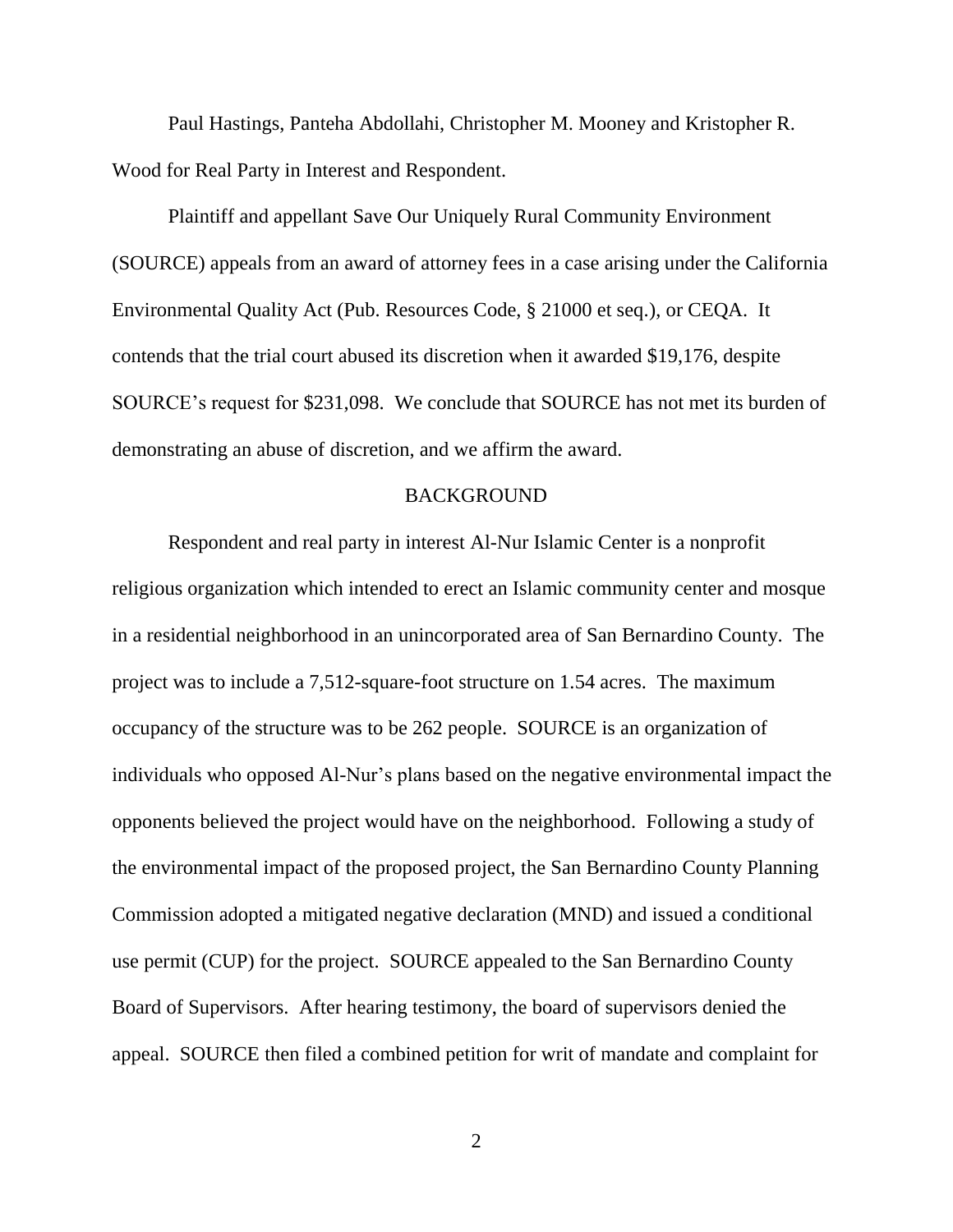injunctive relief. The complaint/petition alleged multiple violations of CEQA and of local zoning ordinances, all of which had been presented to the board of supervisors.

Following briefing and argument, the court granted the writ petition on a single ground, specifically that there is no factual basis in the administrative record to support the county's determination that the project would have a less than significant impact on the environment from construction of a new wastewater treatment facility, because a new facility was never analyzed. The county's initial study approved the project based on the use of an existing on-site septic system, despite its own contrary condition of approval No. 60, which required Al-Nur to connect the project to the City of Chino sewer system. However, Al-Nur stated that it intended to install a new septic tank or to supplement an existing septic tank "as it acknowledges that the existing system is inadequate." The court granted the petition and overturned the approval of the MND and CUP on grounds of the county's failure to properly analyze the project's impacts on the environment in the area of wastewater disposal. It ordered the county to prepare an analysis in compliance with CEQA of the project's impacts in that respect.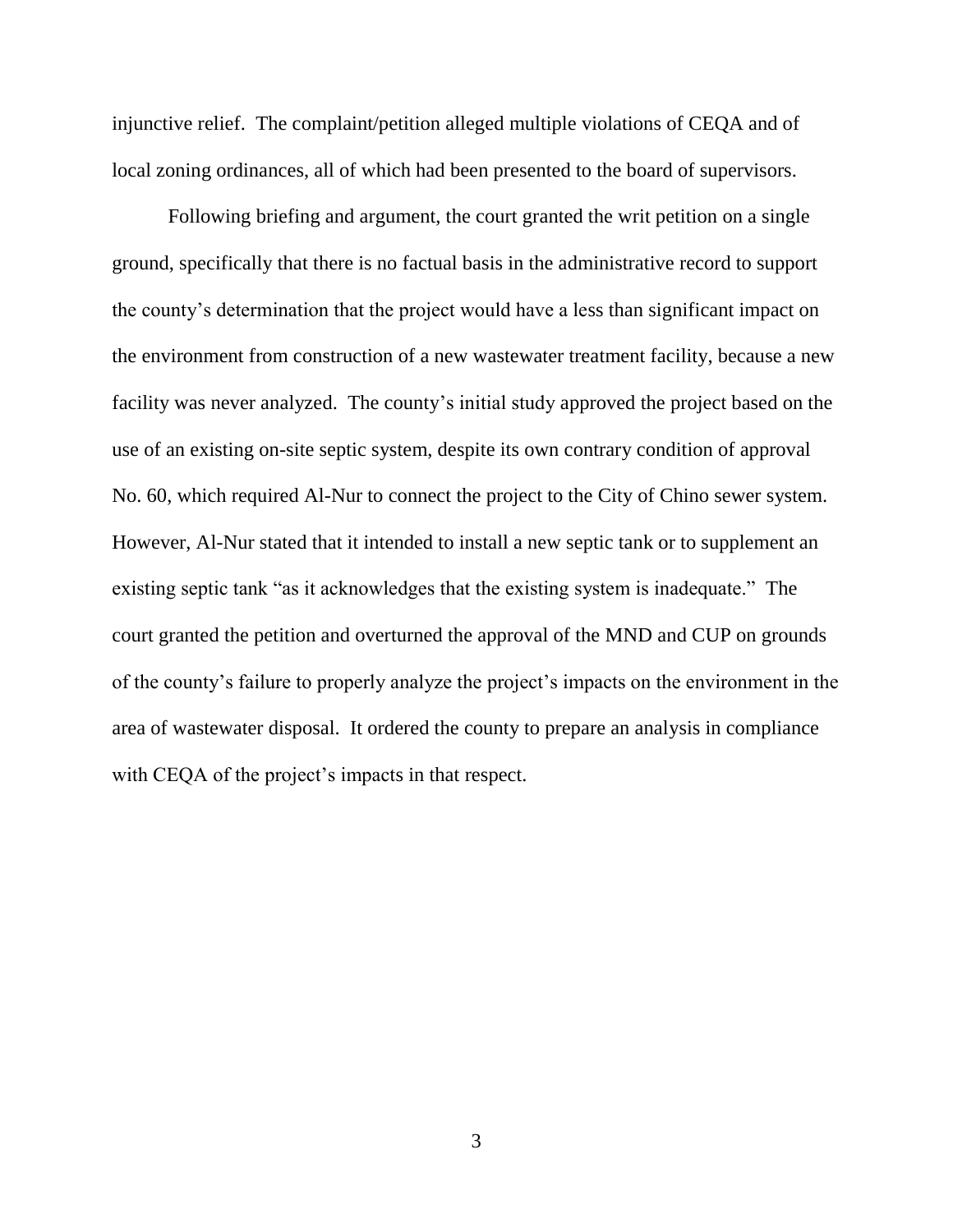SOURCE then filed a motion for attorney fees. SOURCE sought \$110,599 with a multiplier of two, for a total of \$221,198 for its work on the administrative proceedings and the writ petition, plus \$9,900 for its work on the attorney fees motion.<sup>1</sup> SOURCE sought payment based on \$550 and \$450 an hour, respectively, for the two partners who worked on the case, \$250 an hour for an associate, and \$110 an hour for a law clerk.

Al-Nur opposed the motion on the grounds that because of SOURCE's limited success, the petition failed to convey a public benefit justifying an award of attorney fees, that SOURCE had failed to demonstrate it was entitled to fees based on the current rates in Los Angeles rather than in San Bernardino County, that SOURCE had failed to demonstrate the number of hours it expended was reasonable and necessary, that it sought excessive fees for some of the work performed, and that a portion of the hours claimed were for activities related to the administrative proceedings and not to the litigation. It also asserted that a multiplier of two was not warranted.

 $\overline{a}$ 

**<sup>1</sup>** Attorney fee awards are based on the lodestar, i.e., the number of hours reasonably expended multiplied by the reasonable hourly rate. (*PLCM Group*, *Inc. v. Drexler* (2000) 22 Cal.4th 1084, 1095.) Generally, the reasonable hourly rate used for the lodestar calculation "is that prevailing in the community for similar work." (*Ibid*.) After making the lodestar calculation, the court may augment or diminish that amount based on a number of factors specific to the case, including the novelty and difficulty of the issues, the attorneys' skill in presenting the issues, the extent to which the case precluded the attorneys from accepting other work, and the contingent nature of the work. (*Serrano v. Priest* (1977) 20 Cal.3d 25, 49.) "The purpose of such adjustment is to fix a fee at the fair market value for the particular action." (*Ketchum v. Moses* (2001) 24 Cal.4th 1122, 1132.)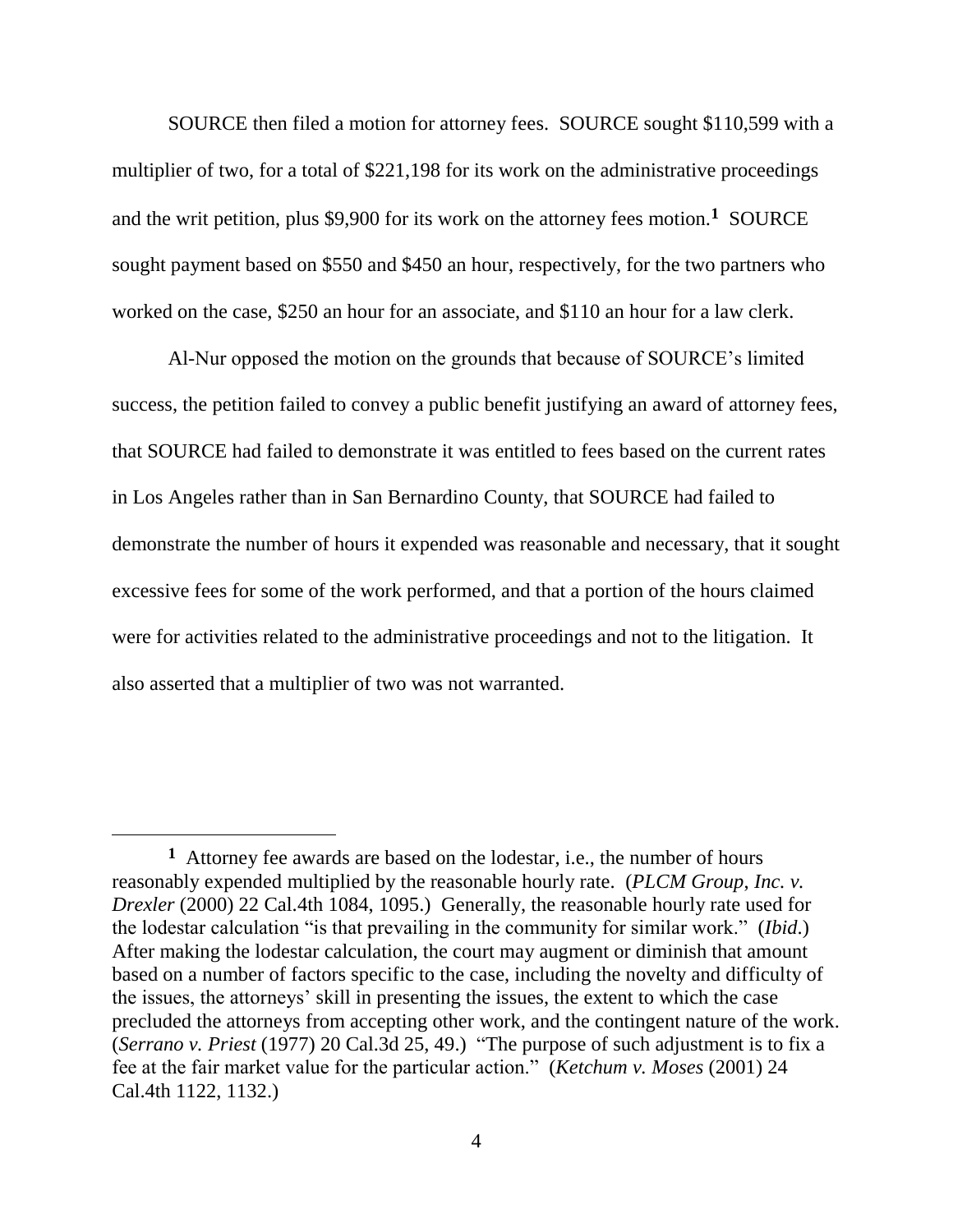The trial court granted the motion, finding that SOURCE conferred a public benefit sufficient to warrant an award of attorney fees. However, at the hearing on the motion, the court stated that the amount requested was "outrageous." The court found the billing to be unreasonable, citing \$10,000 for the motion for attorney fees as one example. It reduced the fee to \$19,176, including \$1,500 for the motion. It found that the reduction was justified because SOURCE succeeded on only one of its six CEQA arguments and on none of its four CUP arguments. It also found that SOURCE was not entitled to a double multiplier. It found that although the law firm took the case on a contingency fee basis after an initial payment of \$10,000, it is "unreasonable to conclude that 246 hours spent by three attorneys and one law clerk over the course of a year precluded the firm from other work." The court further found that the administrative record of less than 1,000 pages was not particularly long and that CEQA questions are not particularly difficult for "alleged CEQA specialists." It found that counsel for SOURCE was experienced in that field and capable of handling the case "without having to reinvent the wheel."

SOURCE filed a timely notice of appeal.

#### LEGAL ANALYSIS

# SOURCE HAS FAILED TO DEMONSTRATE THAT THE COURT ABUSED ITS DISCRETION

Code of Civil Procedure section 1021.5 (hereafter section 1021.5) provides: "Upon motion, a court may award attorneys' fees to a successful party against one or more opposing parties in any action which has resulted in the enforcement of an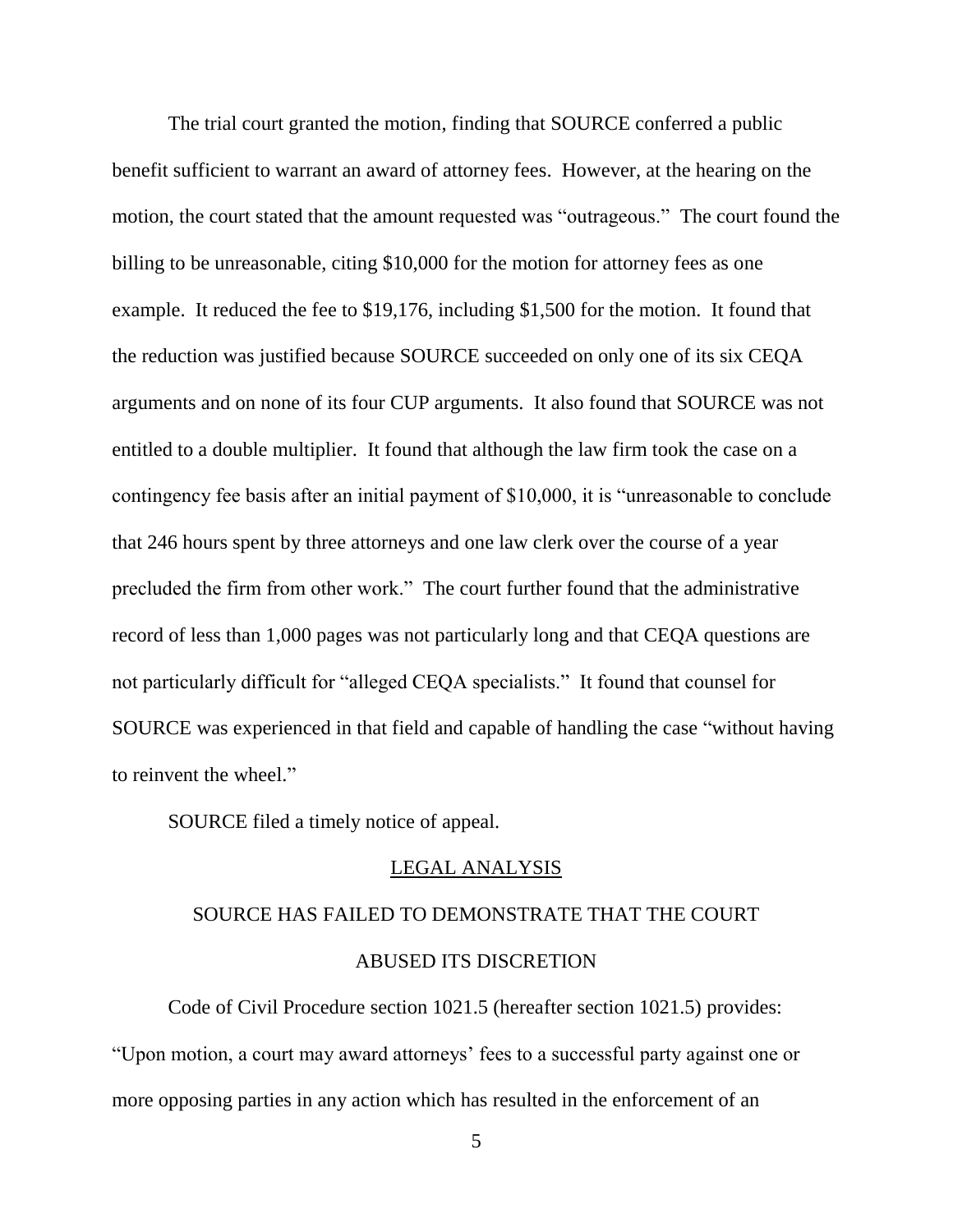important right affecting the public interest if: (a) a significant benefit, whether pecuniary or nonpecuniary, has been conferred on the general public or a large class of persons, (b) the necessity and financial burden of private enforcement . . . are such as to make the award appropriate, and (c) such fees should not in the interest of justice be paid out of the recovery, if any. . . ." This so-called private attorney general theory applies to actions to enforce provisions of CEQA. (*Center for Biological Diversity v. County of San Bernardino* (2010) 188 Cal.App.4th 603, 611-612.) The party seeking attorney fees has the burden of proving that the litigation warranted an award of attorney fees and that the hours expended and the fees sought were reasonable. (*Id.* at p. 615.) Once the trial court has found, as the court did in this case, that the litigation conferred a public benefit warranting an award of attorney fees, the amount of fees to be awarded under section 1021.5 is within the trial court's discretion. (*Ibid*.) The party seeking fees has the burden to prove that the trial court abused its discretion in awarding less than the amount it sought. (*Ibid*.)

Under the abuse of discretion standard, a trial court's ruling will not be disturbed unless the trial court exercised its discretion in an arbitrary, capricious, or patently absurd manner that resulted in a manifest miscarriage of justice. (*Ketchum v. Moses*, *supra*, 24 Cal.4th at p. 1133.) Abuse of discretion review "'asks in substance whether the ruling in question "falls outside the bounds of reason" under the applicable law and the relevant facts [citations].' [Citation.]" (*People v. Giordano* (2007) 42 Cal.4th 644, 663.) The trial court's ruling will not be reversed if reasonable people could disagree as to the proper outcome. (*Polanski v. Superior Court* (2009) 180 Cal.App.4th 507, 537.)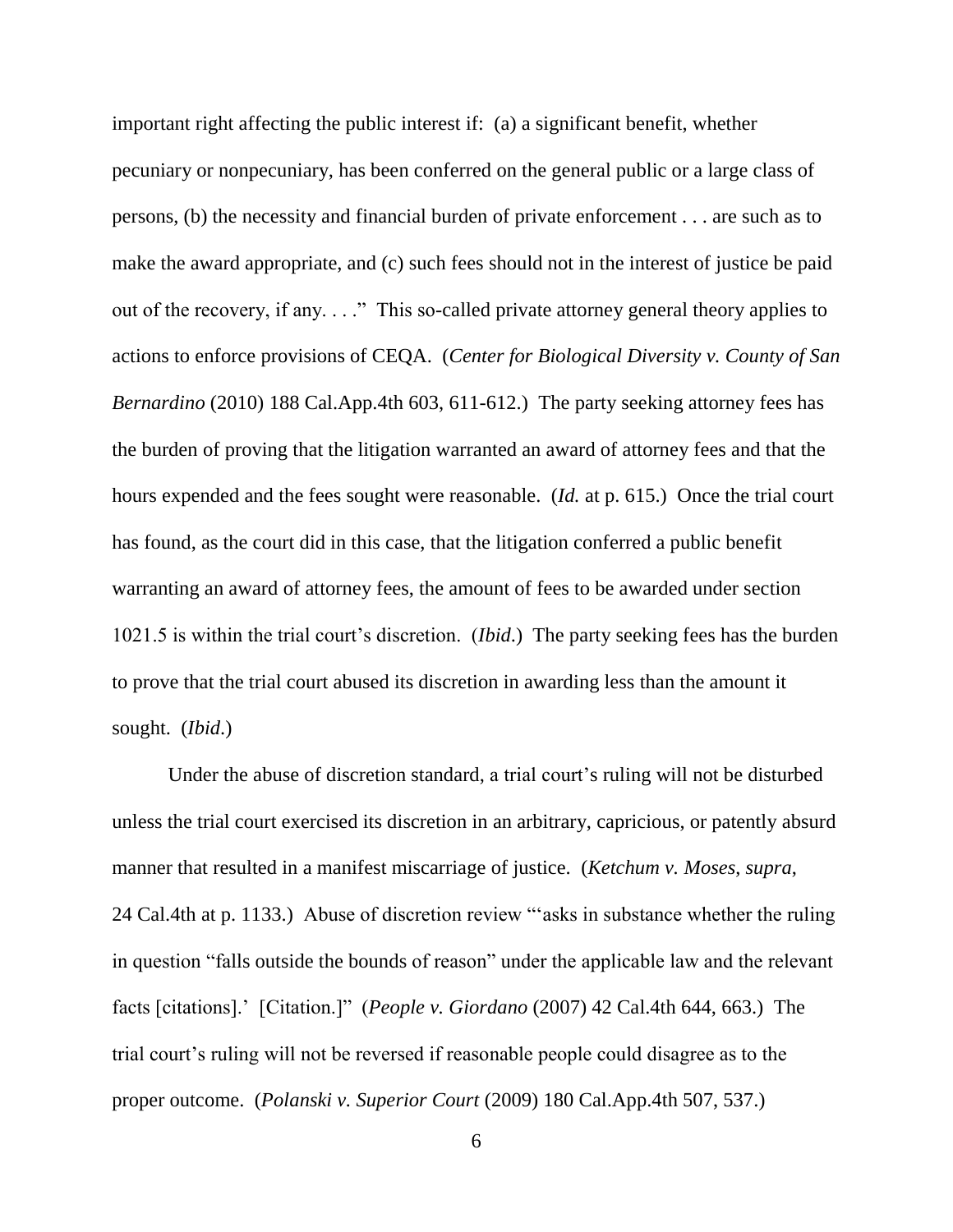Here, SOURCE makes a number of arguments as to why it was entitled to the amount of fees it sought and why it was entitled to the double multiplier. It states valid reasons why a court might have awarded the fees it sought. That a court might have exercised its discretion in the manner SOURCE asserts is not, however, sufficient to demonstrate that it was an abuse of discretion not to award the fees SOURCE sought. A trial court may reduce attorney fees sought pursuant to section 1021.5 for a number of reasons. Here, the trial court stated some of its reasons for reducing the award. The record supports those reasons. It also supports other reasons for reducing the fees that the court might legitimately have relied upon, even if it did not state them explicitly.

First, a trial court may reduce attorney fees based on the plaintiff's degree of success. (*Center for Biological Diversity v. County of San Bernardino*, *supra*, 188 Cal.App.4th at pp. 612, 615.) Indeed, the extent of a party's success is a key factor in determining the reasonable amount of attorney fees to be awarded under section 1021.5. (*Guardians of Turlock*'*s Integrity v. Turlock City Council* (1983) 149 Cal.App.3d 584, 601; *Sokolow v. County of San Mateo* (1989) 213 Cal.App.3d 231, 248.) SOURCE's limited success was the first reason for reduction cited by the court in its minute order. This was not an abuse of discretion. Although ""a plaintiff who has won substantial relief should not have his attorney's fee reduced simply because the . . . court did not adopt each contention raised . . . [citations]"'" (*Guardians of Turlock's Integrity v. Turlock City Council*, at p. 601), a reduced fee award "'is appropriate if the relief, however significant, is limited in comparison to the scope of the litigation as a whole. . . .'" (*Sokolow v. County of San Mateo*, at p. 248.) SOURCE's litigation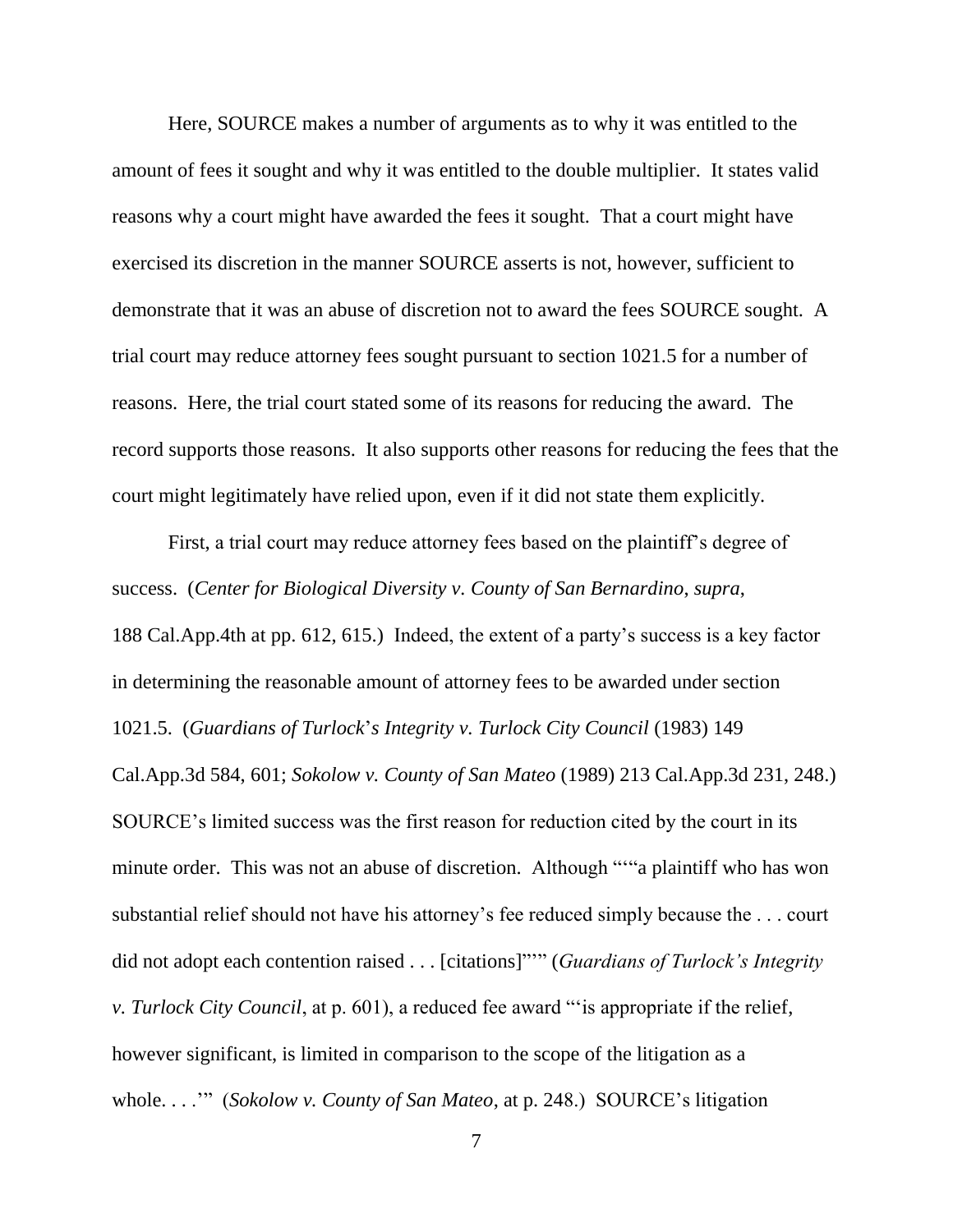sought to "vacate and set aside the February 28, 2012 MND and NOD [(notice of determination)] as well as the CUP and all related Project Approvals," to require preparation of an environmental impact report, and to enjoin Al-Nur from undertaking any activities pursuant to the project approvals, but its success was limited to setting aside the MND and CUP solely for the purpose of obtaining further CEQA review on the single issue of waste water treatment. This is not an insignificant issue, by any means, but the trial court could reasonably conclude that a reduction in fees was warranted because of its rejection of the majority of SOURCE's contentions.

Another reason cited by the court was that the expenditure of 40 hours to prepare the reply brief was excessive.**<sup>2</sup>** The reply brief in support of the writ of mandate is only 14 pages long, and as is typical of reply briefs, much of it consists of reiterating arguments SOURCE made in its opening brief, tailored to respond to arguments made by Al-Nur in its opposition. It does not appear to have involved significant additional legal research or analysis of the record. Accordingly, we cannot say that it was an abuse of discretion to consider the time spent in preparing the brief excessive.

**<sup>2</sup>** The law firm actually billed 43.4 hours for work done by the two partners and a law clerk, and billed for the attendance of both partners at the hearing on the writ petition. However, only one partner, Mr. Otten, argued.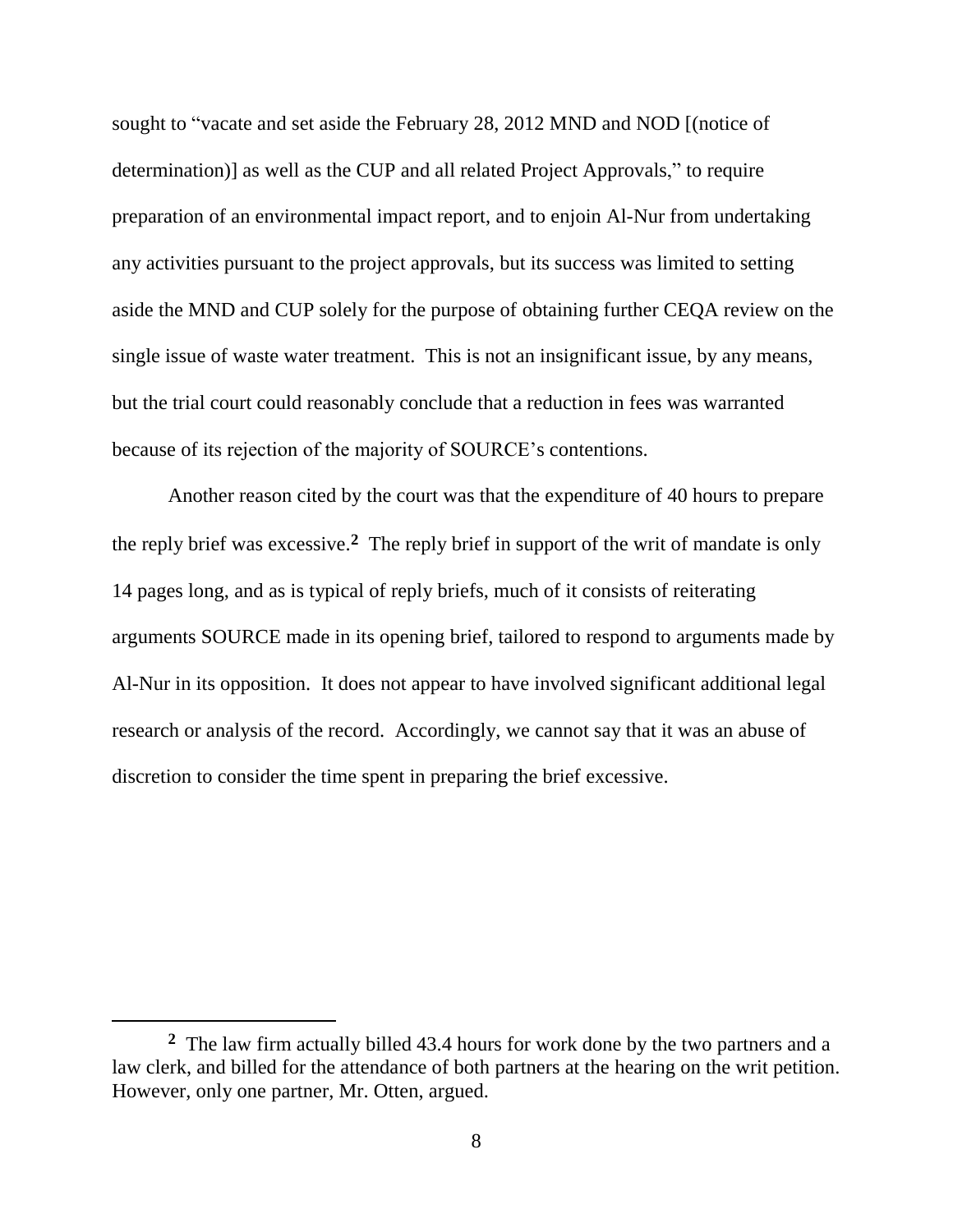Similarly, to charge nearly \$10,000 for a run of the mill attorney fees motion can reasonably be viewed as excessive, particularly where, as in this case, the motion fails to explain with any specificity why the charges are reasonable. It is not enough merely to state that counsel expended a certain number of hours in representing the client. Rather, the motion must affirmatively demonstrate that the hours spent were reasonable and necessary. (*Gorman v. Tassajara Development Corp*. (2009) 178 Cal.App.4th 44, 98 (*Gorman*).) With respect to the firm's work during the administrative proceedings, SOURCE bore the burden of proving the firm's activities at that level were "'"useful and necessary and directly contributed to the resolution of [the action]." [Citation.]" (*National Parks & Conservation Assn*. *v. County of Riverside* (2000) 81 Cal.App.4th 234, 242.) Here, the motion merely assumed that all of the hours expended were justified without making a specific showing. Accordingly, reducing the award based on SOURCE's failure to meet its burden of proof was not an abuse of discretion.

A trial court is also justified in reducing a claim if it believes the billing is unjustly inflated. (*Center for Biological Diversity v. County of San Bernardino*, *supra*, 188 Cal.App.4th at p. 616.) Because the "'"experienced trial judge is the best judge of the value of professional services rendered in his court,"'" the trial court has broad discretion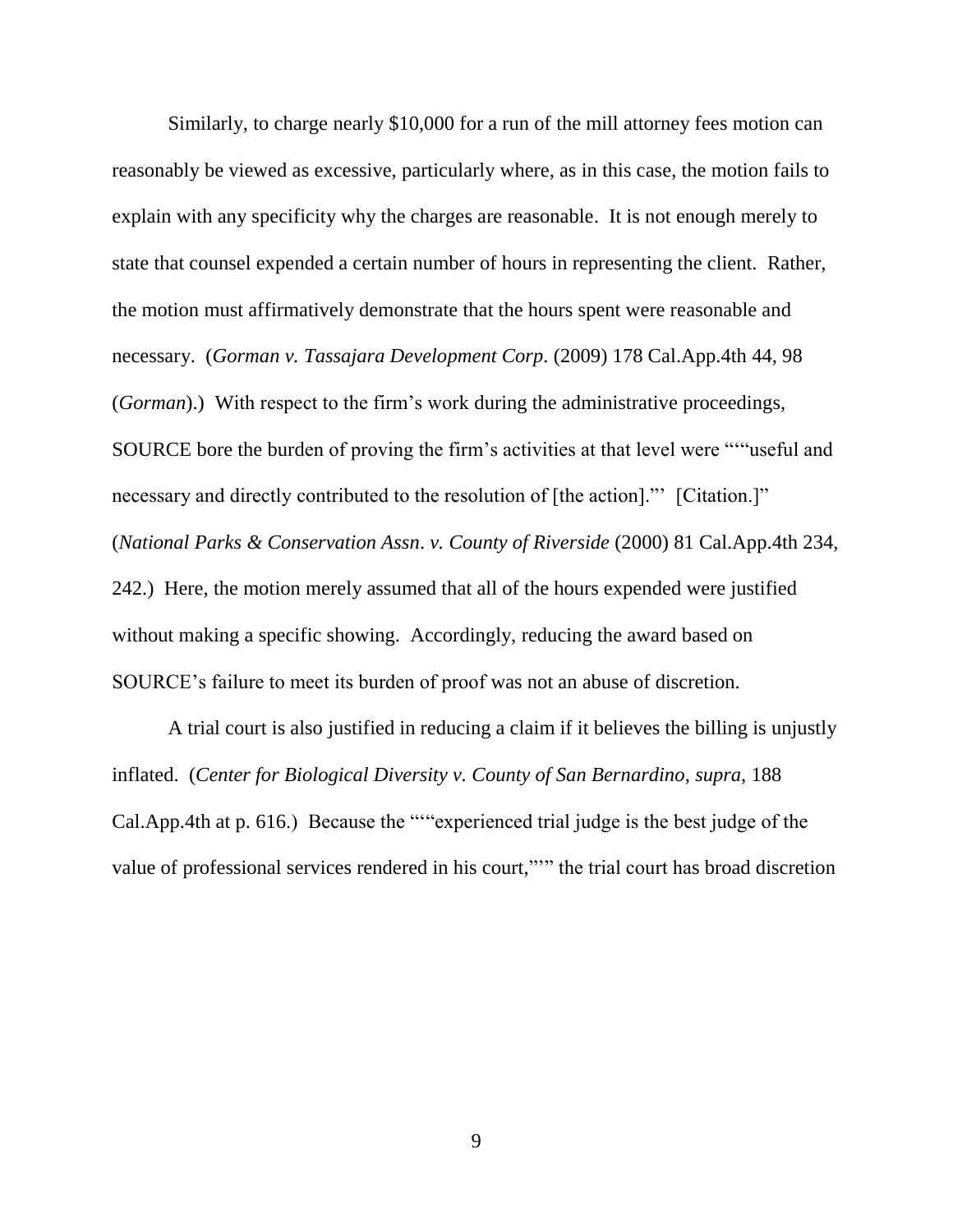to adjust a fee downward if it determines the fee is unreasonable.**<sup>3</sup>** (*Ketchum v. Moses*, *supra*, 24 Cal.4th at p. 1132.) The court's judgment will not be disturbed unless the appellate court is convinced that it is clearly wrong. (*Ibid*.) Here, in addition to finding that the law firm overcharged for the reply brief and for the attorney fees motion, the court also found that the number of hours billed for the litigation was excessive in that the litigation was not complex and could have been handled by SOURCE's experienced CEQA attorneys "without having to reinvent the wheel." Furthermore, Al-Nur pointed out that SOURCE's attorneys billed at partner rates for some work which appears, at least, to be clerical, such as preparing binders for a hearing and "print[ing] each page cited to in all briefs for easy reference during the hearing," saving the administrative record to a computer, and "review[ing] and tag[ging] cites to the administrative record." The firm billed 13.2 hours for these activities. The firm also billed 8.3 hours at partner

 $\overline{a}$ 

**<sup>3</sup>** SOURCE points out that Judge Gilbert Ochoa, who heard and ruled on the motion for attorney fees, was not the judge who presided over the writ proceedings. It contends that this fact justifies this court in exercising a less deferential review of Judge Ochoa's exercise of discretion with respect to attorney fees. (See *Center for Biological Diversity v. County of San Bernardino*, *supra*, 188 Cal.App.4th at p. 616; *Perkins v. Standard Oil Co.* (9th Cir. 1973) 474 F.2d 549, 552.)

However, although Judge Ochoa took the case over from Judge Barry Plotkin upon Judge Plotkin's retirement, Judge Plotkin had discussed the case with Judge Ochoa, who had been appointed as the court's CEQA judge. The order partially denying and partially granting the writ petition, which was signed by Judge Ochoa, states that the court had fully considered the pleadings, briefs and other papers on file, the contents of the administrative record and the oral arguments at the final hearing. We may presume, therefore, that Judge Ochoa was familiar with the issues raised in the case and had sufficient expertise to evaluate the attorney fees request. Moreover, because this was a writ proceeding rather than a trial, it cannot be said that Judge Plotkin was in a better position to assess the quality of the law firm's representation because he observed the attorneys at trial. (Cf. *Perkins v. Standard Oil Co.*, *supra*, 474 F.2d at p. 552.)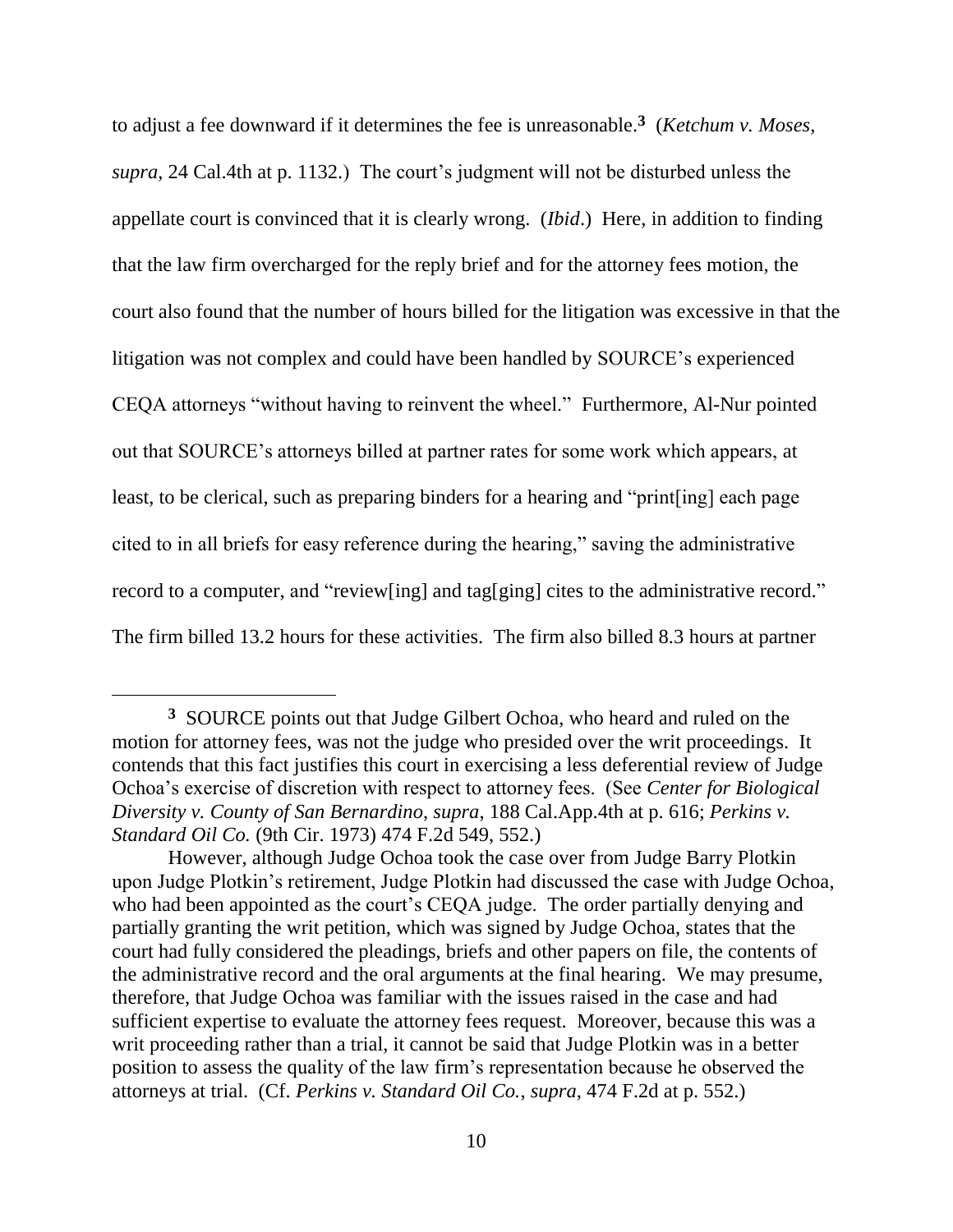rates for "basic research" and for researching "rules re service of process," researching and calendaring all deadlines, and drafting an amended proof of service. It also billed 8.6 hours for a partner to research standards of review and "CEQA law and guidelines" and "requirements for opening brief," and billed 4.8 hours for research into the same matters by a law clerk. The trial court could reasonably have determined that billing at partner rates for these activities was excessive and that some of the hours billed were duplicative. And, the firm billed its law clerk's time at \$110 an hour. In the absence of any evidence that that is the going rate for a law clerk, it was not abuse of discretion to consider that amount excessive. (See *Center for Biological Diversity v. County of San Bernardino*  (2010) 185 Cal.App.4th 866, 897.)

Next, although SOURCE claims that its attorneys legitimately billed at rates which are common in Los Angeles and other larger markets, its motion provided no justification for not seeking counsel in San Bernardino or Riverside. As in all other respects, the party seeking the fee award has the burden to prove that it was justified in paying higher rates to attorneys from outside the local market. (See *Center for Biological Diversity v. County of San Bernardino*, *supra*, 188 Cal.App.4th at pp. 614-619.) SOURCE provided no evidence to support the conclusion that experienced CEQA attorneys were not available in the San Bernardino-Riverside market. Its motion merely stated that it "did not have any referrals for CEQA attorneys in San Bernardino County" and, at oral argument, counsel stated that he did not "know anyone in San Bernardino that has the experience of my firm." In the absence of evidence that SOURCE actually sought counsel in the San Bernardino-Riverside market, it would not have been an abuse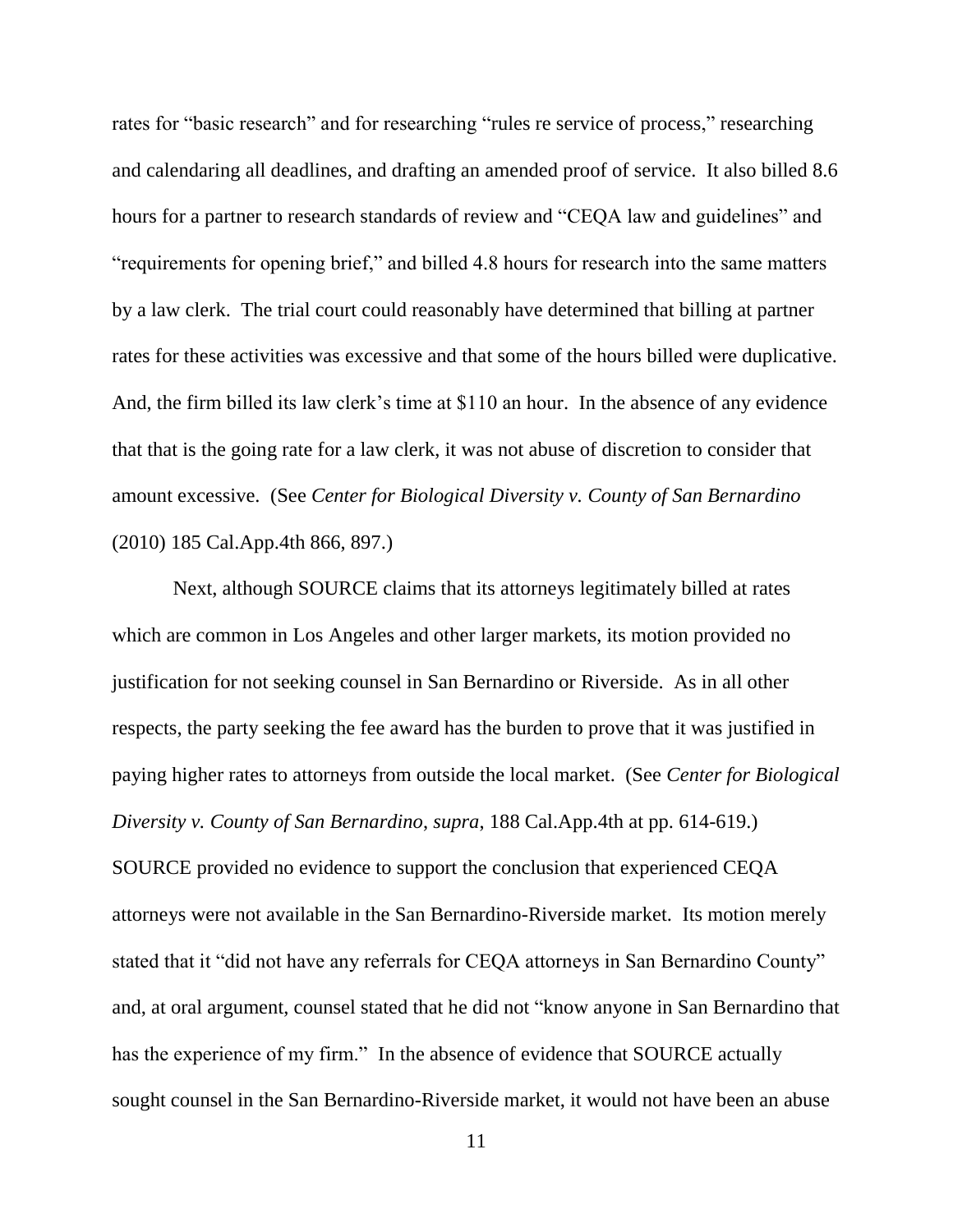of discretion to base the lodestar on an amount commensurate with the rates charged in the local market for matters of similar complexity.

SOURCE also contends that it was entitled to a double multiplier "based on the contingent risk factor." It asserts that having taken the case on a contingent fee basis in and of itself entitles it to a multiplier. This is incorrect. "The unadorned lodestar reflects the general local hourly rate for a fee-bearing case; it does not include any compensation for contingent risk . . . ." (*Ketchum v. Moses*, *supra*, 24 Cal.4th at p. 1138, italics omitted.) "[A]djustment to the lodestar figure, e.g., to provide a fee enhancement reflecting the risk that the attorney will not receive payment if the suit does not succeed . . . is intended to approximate market-level compensation for such services, which typically includes a premium for the risk of nonpayment or delay in payment of attorney fees." (*Ibid*.) However, although taking a case on a contingent fee basis may support an award of a multiplier, it does not compel it. Rather, that is a decision left up to the trial court's discretion. (*Ibid*.)

In exercising its discretion to award a multiplier for contingent risk, the trial court "should consider whether, and to what extent, the attorney and client have been able to mitigate the risk of nonpayment, e.g., because the client has agreed to pay some portion of the lodestar amount regardless of outcome." (*Ketchum v. Moses*, *supra*, 24 Cal.4th at p. 1138.) It should also consider the extent to which taking the case on a contingent fee basis has precluded the attorney from taking other fee-generating work. (*Serrano v. Priest*, *supra*, 20 Cal.3d at p. 49.) Here, the fee was only partially contingent; SOURCE initially paid the law firm \$10,000. The trial court found that the law firm's expenditure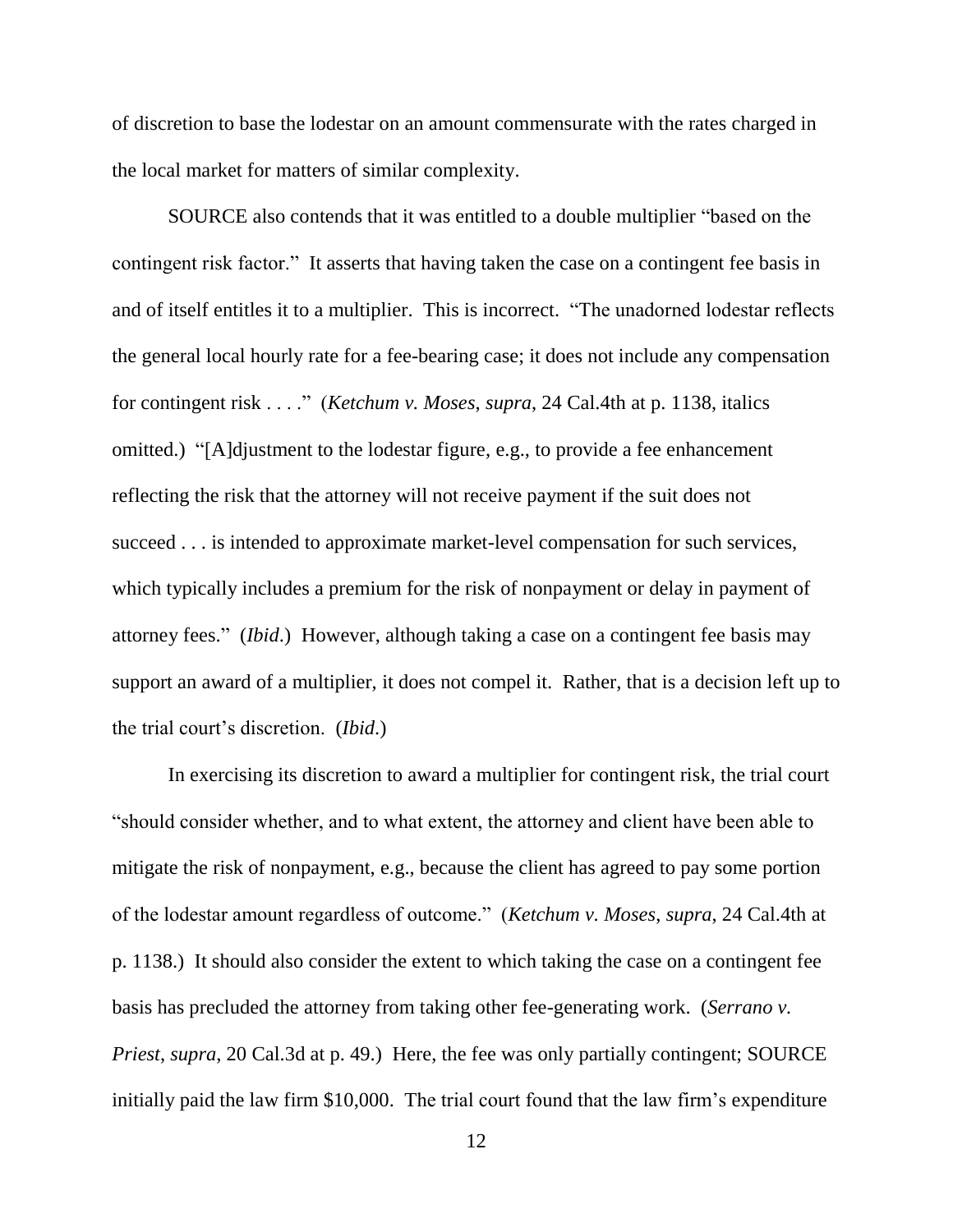of 246 hours over a period of a year did not deprive it of the ability to take on other feegenerating work. SOURCE dismisses this finding as "illogical," in that the law firm would have made substantial fees for 246 hours spent on other, fee-generating work. It did not, however, offer any evidence that it had to turn down other work that it might otherwise have been able to accept in order to devote those 246 hours to this case. Accordingly, it did not show that its income suffered as a result of taking this case on a partial contingency. And, the risk it took was mitigated by the initial payment of \$10,000. For these reasons, we cannot say that it was an abuse of discretion not to award a multiplier based on the contingent nature of the representation.

SOURCE also contends that it was entitled to a multiplier based on other commonly applied factors, including the complexity of the questions involved and the superior skills its attorneys displayed in presenting them. (See *Serrano v. Priest*, *supra*, 20 Cal.3d at p. 49.) However, the trial court stated that CEQA issues are not particularly difficult for experienced CEQA specialists, and that SOURCE's experienced CEQA attorneys should have been able to handle the case "without having to reinvent the wheel." This clearly implies that the trial court did not find the case to have been complex by CEQA standards. And, regardless of the general quality of the law firm's representation, the court found that the fees charged were "outrageous" in light of what it saw as the relative lack of complexity of the case and small size of the administrative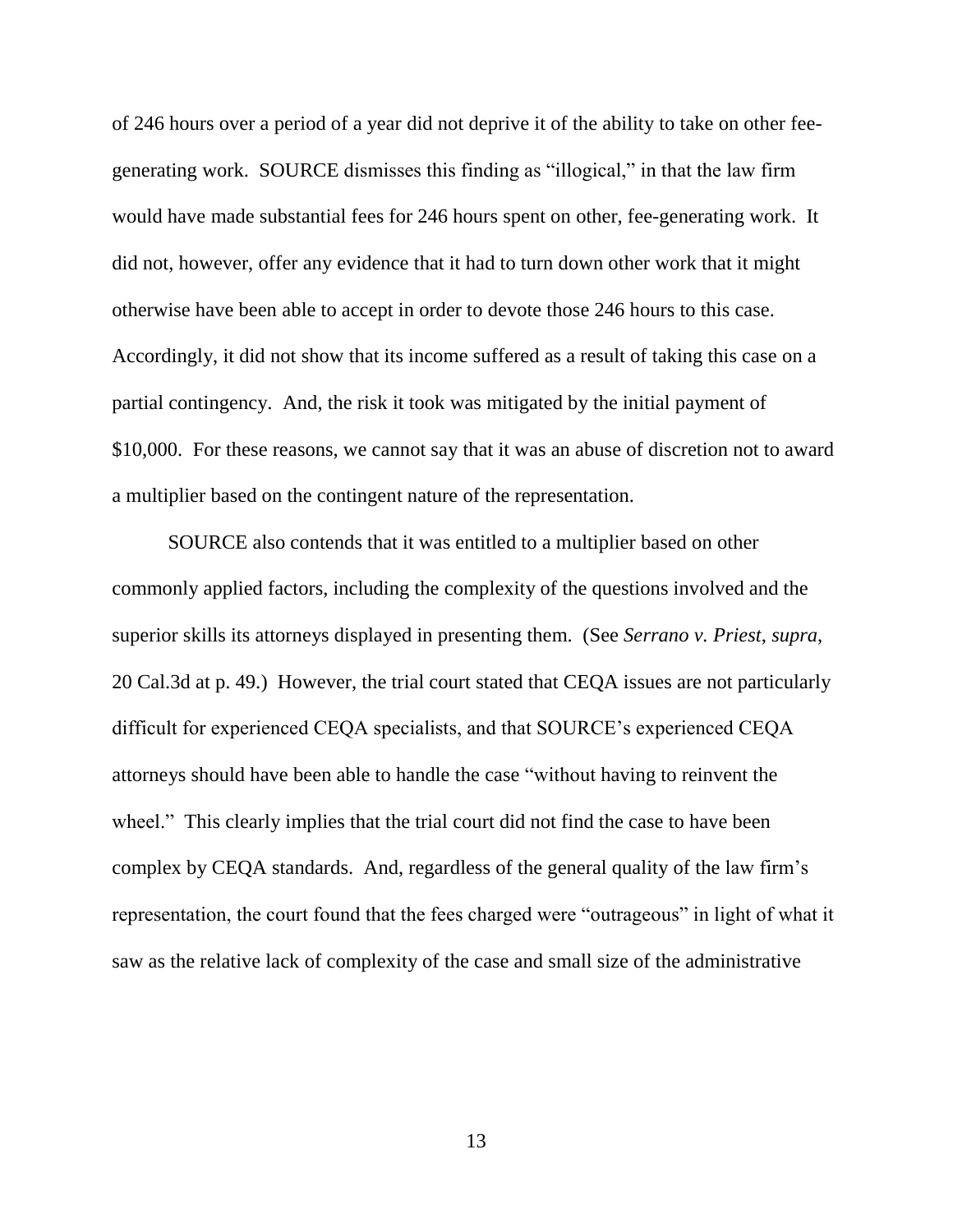record.**<sup>4</sup>** As we have already discussed, we do not find its conclusion that the fees charged were excessive to be an abuse of discretion. Accordingly, we cannot say it was an abuse of discretion to decline to apply a multiplier.

SOURCE also argues that the award must be reversed because the court failed to apply the lodestar method at all. It contends that the court's failure to state the hourly amount it found reasonable and its reduction of the fee by 80 percent mandates reversal. Citing *Gorman*, *supra*, 178 Cal.App.4th 44, SOURCE also contends that the amount awarded must have some discernible mathematical basis; it may not be "snatched whimsically from thin air." (*Id*. at p. 101.)

In *Gorman*, *supra*, 178 Cal.App.4th 44, the court concluded, after carefully reviewing California Supreme Court precedent, that despite that court's emphasis on the need to apply the lodestar method in order to reach a rational and objective determination of a reasonable attorney fee, the court has never required that trial courts engage in any explicit analysis on the record. (*Id.* at pp. 63-67.) Indeed, in *Ketchum v. Moses*, *supra*, 24 Cal.4th 1122, the court held that the trial court was "not required to issue a statement of decision with regard to the fee award." (*Id.* at p. 1140; see *Gorman*, at p. 65.) And, although in *Ketchum* the court did reverse the judgment and remand for recalculation of attorney fees, it did not do so because the trial court failed to explain the basis for its award; it did so because "Ketchum's assertions of error [in the calculation of attorney fees] have sufficient merit to require remand of this matter for recalculation of attorney

 $\overline{a}$ 

**<sup>4</sup>** An administrative record of less than 1,000 pages is not large by CEQA standards.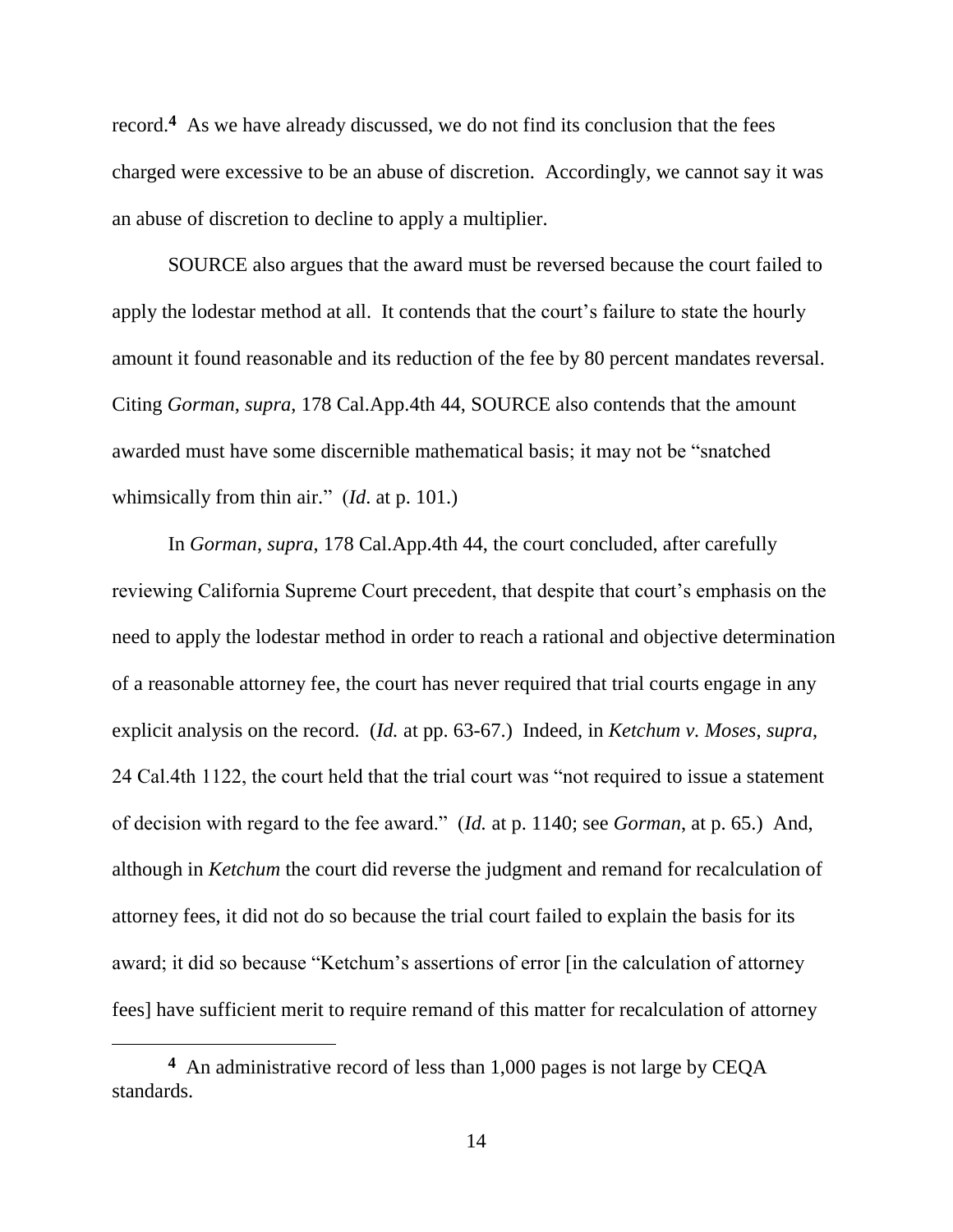fees under an appropriate exercise of discretion pursuant to the standard we have clarified herein." (*Ketchum*, at p. 1141.) Nevertheless, in *Gorman*, the court reversed and remanded for recalculation of attorney fees because it could not determine any rational basis for the trial court's calculation, which resulted in an award of "a little under 61 percent of [the] lodestar amount." (*Gorman*, at p. 99.) The trial court did not give any reason whatsoever for reducing the award below the amount sought by the appellant or explain how it arrived at the amount it chose to award. (*Id*. at p. 57, fn. 7.) And, although the amount awarded was very precise—\$416,581.37—it did not correspond with any calculation the court could conceive. For these reasons, the court found that the award appeared to be "snatched whimsically from thin air" and was therefore an abuse of discretion. (*Id.* at pp. 99-101.)

We respectfully disagree with *Gorman*'s analysis. In our view, the precision of the amount awarded indicates that rather than acting arbitrarily, the trial court applied some rational calculation, even though the appellate court could not discern what it was. The appellate court was especially flummoxed by the \$0.37 remainder (*Gorman*, *supra*, 178 Cal.App.4th at p. 100), but it apparently did not consider the possibility that the trial court applied some rational formula but made an error in its arithmetic. We do agree with *Gorman* that because ""[a]ll intendments and presumptions are indulged to support [the judgment] on matters as to which the record is silent,"'" (*id*. at p. 59) and error must therefore be affirmatively shown (*Ketchum v. Moses*, *supra*, 24 Cal.4th at p. 1140), we cannot reverse an attorney fee award solely for lack of an explanation by the trial court. We can reverse only if the record contains some indication that the trial court considered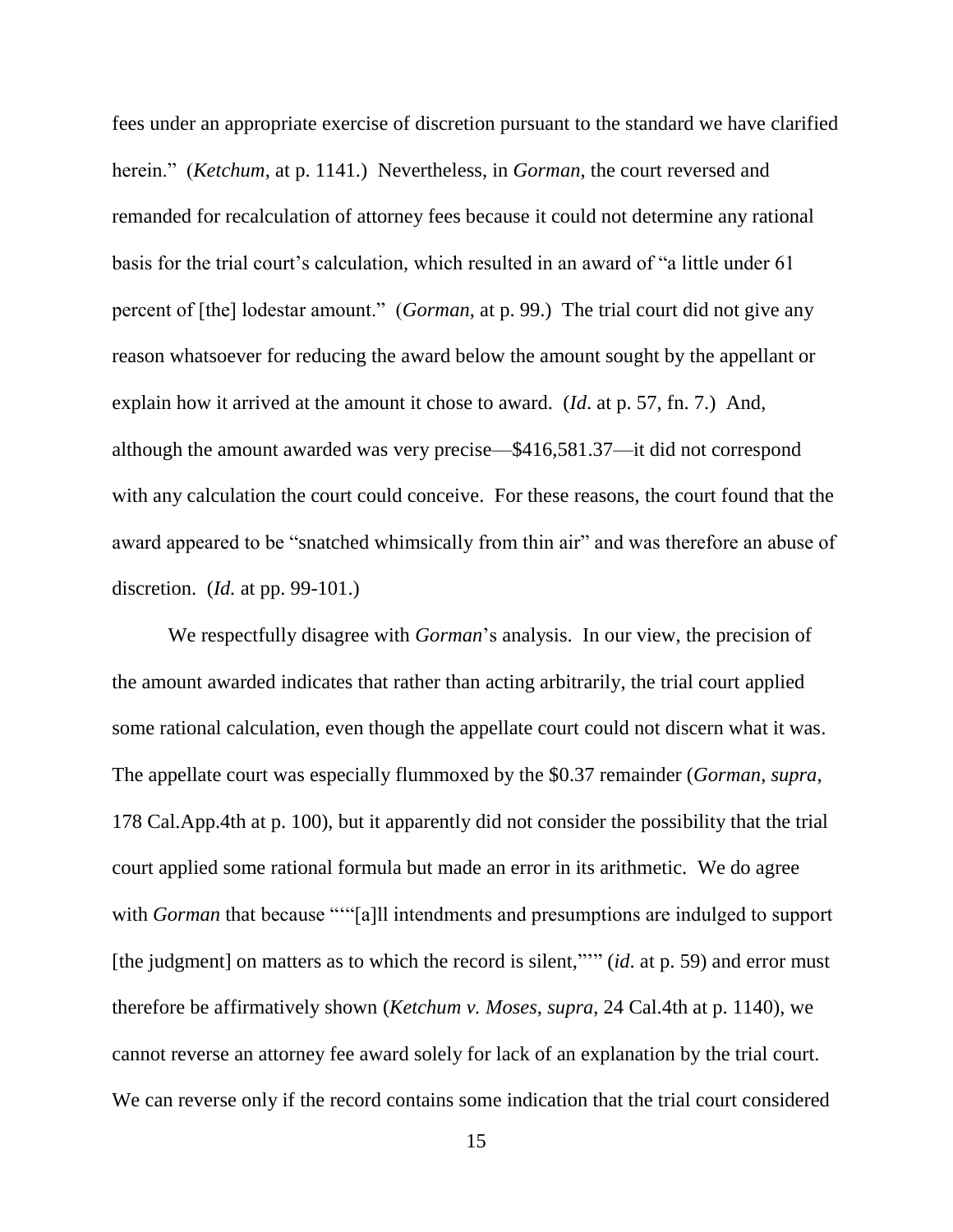improper factors or did, indeed, simply snatch its award "from thin air." (*Gorman*, at p. 101.)

Here, in contrast to *Gorman*, *supra*, 178 Cal.App.4th 44, although the court did not state the lodestar amount or explain how it arrived at the amount awarded, it did make it clear that it intended to substantially reduce the fees based on what it saw as outrageous overbilling. It stated its opinion that the case was not complicated by CEQA standards and could be handled by experienced CEQA attorneys "without having to reinvent the wheel," thus indicating a belief that the billing was exaggerated. It also stated that it was basing its fee reduction on SOURCE's limited success in the litigation. As we have discussed, these are all legitimate reasons for reducing a fee award. Because the record shows that the court acted for legitimate reasons, we cannot find an abuse of discretion simply because it failed to make its arithmetic transparent. (*Ketchum v. Moses*, *supra*, 24 Cal.4th at p. 1140.) Accordingly, for this reason as well, we conclude that SOURCE has failed to meet its burden to show affirmatively that the trial court abused its discretion.**<sup>5</sup>**

**<sup>5</sup>** It would of course facilitate our review of attorney fee motions if trial courts would explicitly state the number of hours and the hourly rate found to be reasonable and then state any reasons for that determination, as well as for applying or not applying a multiplier.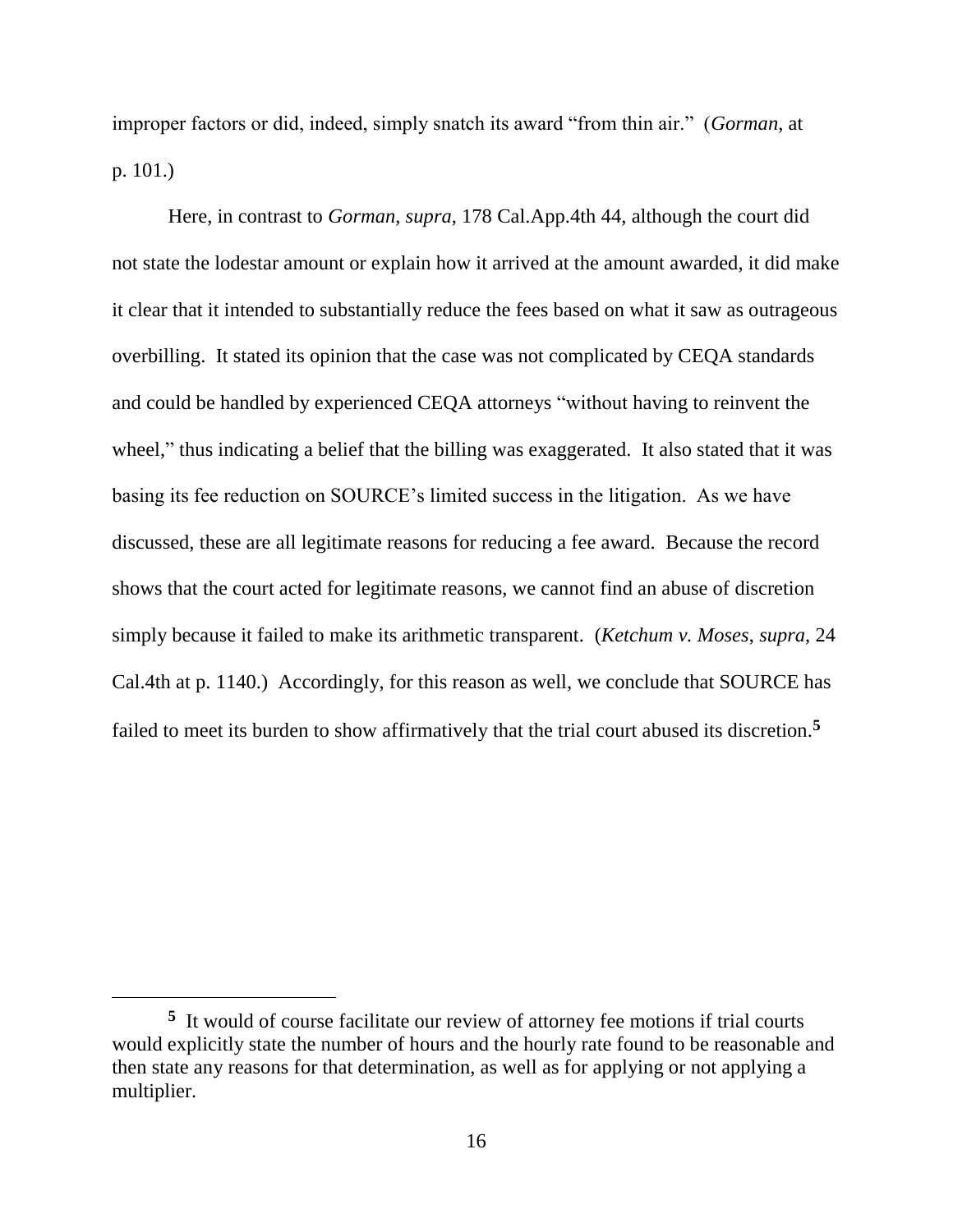#### DISPOSITION

The judgment is affirmed. Respondent and real party in interest Al-Nur Islamic Center is awarded costs on appeal. **6**

**McKINSTER** 

Acting P. J.

We concur:

| <b>KING</b> |  |
|-------------|--|
|             |  |

MILLER  $\overline{J}$ .

**<sup>6</sup>** Costs are not awarded to respondents the County of San Bernardino, the San Bernardino County Land Use Services Department, the San Bernardino County Planning Commission, and the San Bernardino County Board of Supervisors, in that those parties merely joined in the briefing filed by real party in interest.